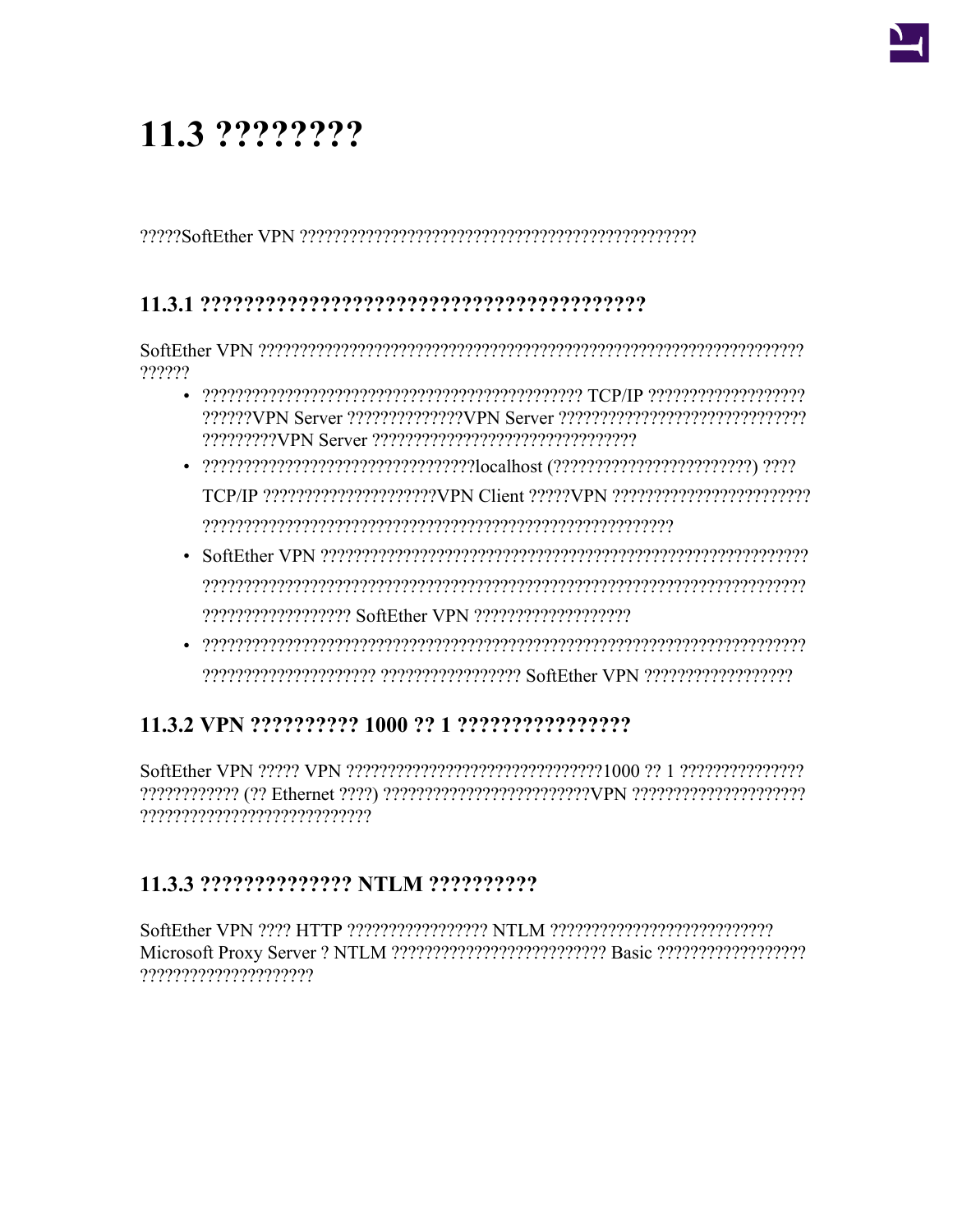Ethernet 2222222222222222222222222222356fFther VPN 22222 Ethernet 222222222222222 ???????????

## 

?????????????????????????

## 11.3.6 VPN Bridge ? SecureNAT ??? VPN Server ? SecureNAT ??????? ???

SoftEther VPN Bridge ???????? SecureNAT ?????????SoftEther VPN Server ????????? 

## 

#### 1 222222222222222 VPN 22222222222222

## ???????????

2222222222222222 Windows 222222222222222222 Windows 2222222222222222222222222222 22222222222222222222222222Windows XP 222222222222222222222223 SoftEther VPN Server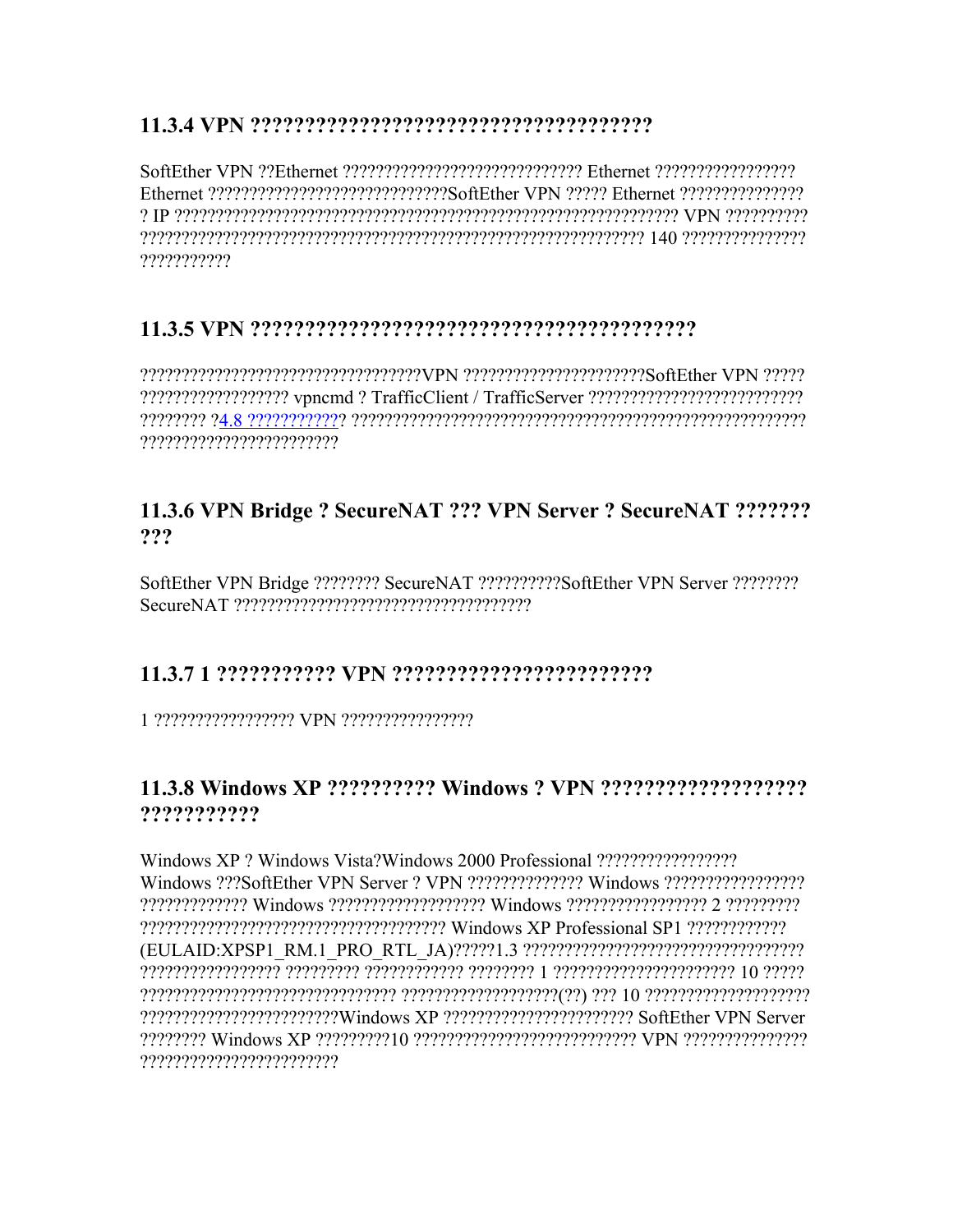Windows NT 222 Windows 2000 222 Windows 2222222222222 Linux 22222222222222222222 ??????????????????????

#### 

## 11.3.11 "00:AE" ???? MAC ????????

?????? HUB ?????? "00:AE" ???? MAC ?????????????? MAC ???????3.4.8 IP ?????????? 

## 11.3.12 ?? HUB ? MAC ?????????

?? HUB ? MAC ??????VPN Server ????????????????????? (????????? IP ????) ?????????? 222 "00: AE" 2222222222222222VPN Server 222222222222222222 HUB 2 MAC 2222222222 ??????

#### 

#### 

??????????????????????

renterrenterrenterrenten ausgestättet der Karen der Karen der Verstellung Industrieten er der Kontententen der ??????????????? (VPN ???????????????VPN Server ?????????????)?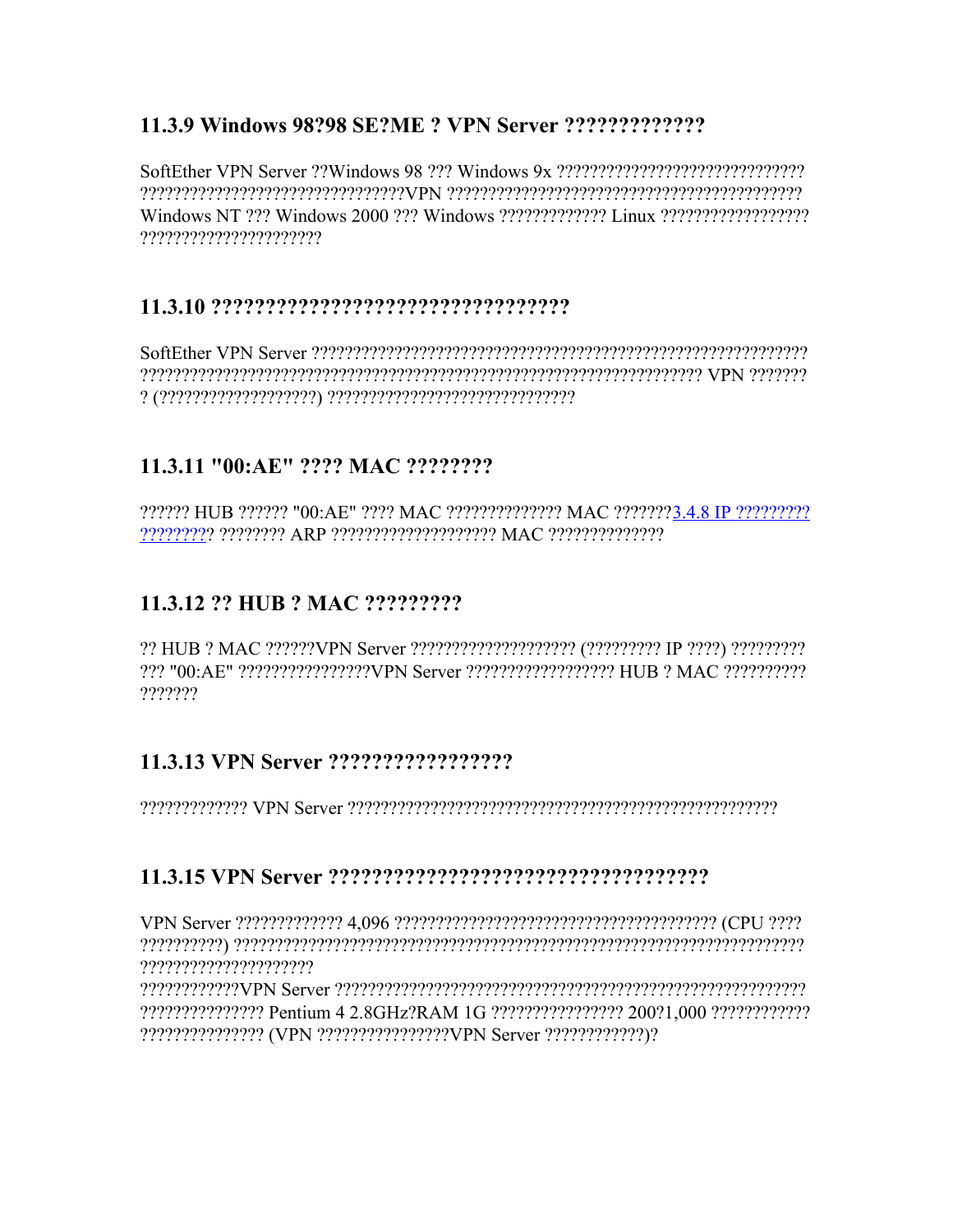rent C erecterenterreservation of the express that the VR erecterent erecterent contract that the contract of ???????????

# 

2222222222222222222221ent 222222222222222222222224.4.18 2222222222222222222222222 

## ??????

???????????? (Windows ???? Windows XP Professional ??? Windows Vista ???????????? 

# 

respondence of the presence of the control of the control of the control of the control of the control of the c 

# 

????????